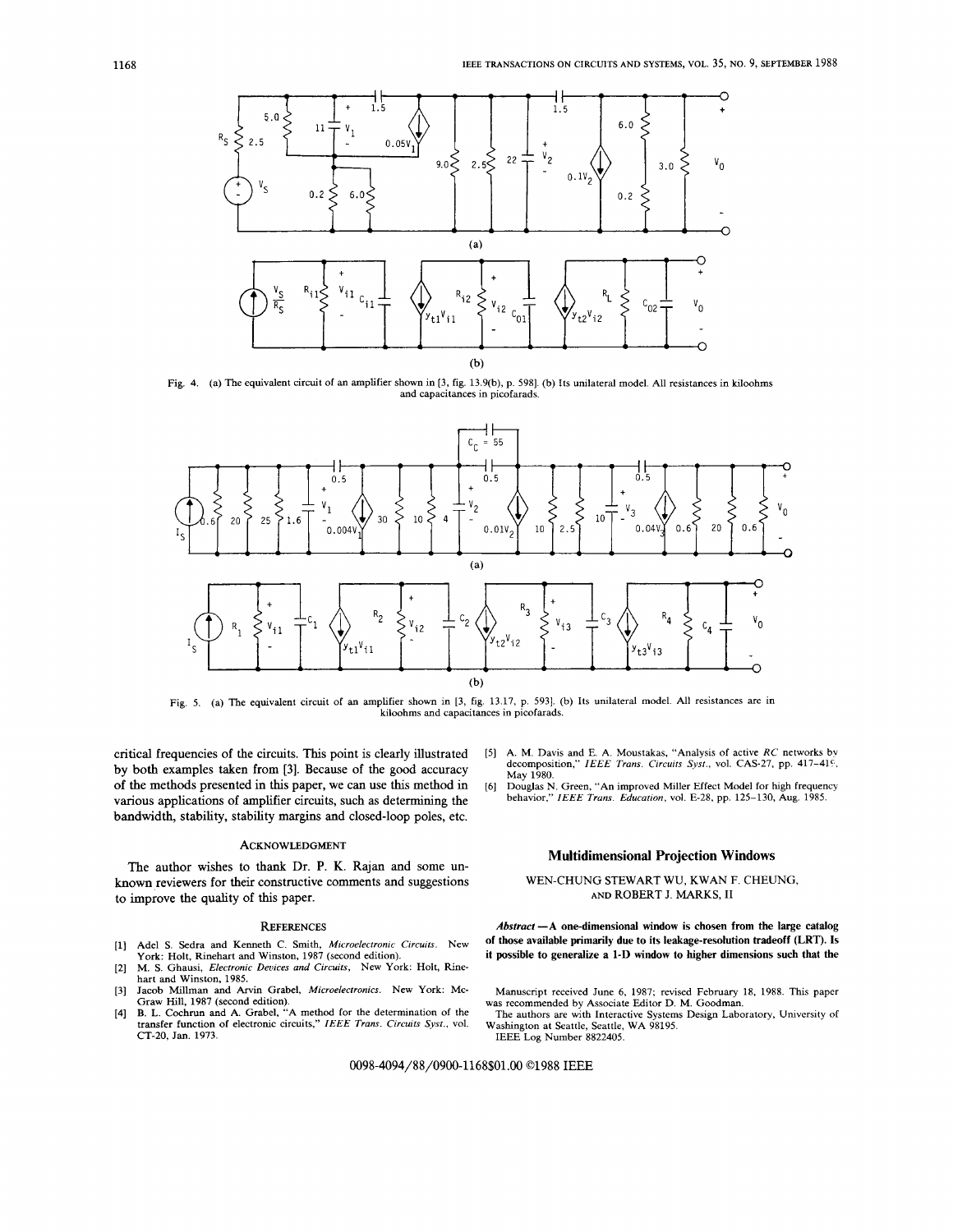**window's 1-D properties are homogeneously preserved? If we require that the window be continuous and bounded the answer is usually no. Bounded (projection window) generalizations do exist for the Parzen and Tukey-Hanning windows. The resulting windows, however, are very close to that window obtained by simply rotating the 1-D window into two dimensions.** 

#### **INTRODUCTION**

When choosing from the large catalog of standard 1-D windows [1]-[2], one is largely motivated by the window's leakage-resolution tradeoff (LRT). **Is** it possible to generalize these windows to two and higher dimensions such that the 1-D window properties are preserved in each 1-D slice? If we require these multidimensional windows to be bounded and continuous, the answer is usually negative. In the two cases considered in this correspondence where bounded 2-D generalizations do exist, the resulting windows are close to those obtained by the rotation generalization of 1-D windows [3].

**A** short review of the outer product and rotation of 1-D window generalization methods is given in the next section. In both cases, the LRT is altered in the transformation. In order to homogeneously maintain the 1-D window properties, the higher dimension window must be chosen so that its projection onto one dimension results in the 1-D window. Unfortunately, **this** requires unbounded generalizations in many cases of interest. The Parzen and Tukey-Hanning windows are exceptions. For the discrete case, bounded projection windows can be formed such that desired LRT is preserved inhomogeneously at a number of angular orientations.

#### PRELIMINARIES

There are an wealth of 1-D windows with various LRT's. **A**  1-D window,  $w_1(t)$  has finite extent:

$$
w_1(t) = w_1(t) \Pi(t/2\tau)
$$

(where  $\Pi(t) = 1$  for  $|t| \le 1/2$  and is zero elsewhere), is normalized with

$$
w_1(0)=1
$$

and is an even function, i.e.,

$$
w_1(t) = w_1(-t).
$$

The spectrum of a window is defined by  

$$
W_2(\omega) = \int_{-\infty}^{\infty} w_1(t) \exp(-j\omega t) dt.
$$

The area of a window is

ow is  
\n
$$
A = \int_{-\infty}^{\infty} w_1(t) dt = W_1(0).
$$

The magnitude of a typical window spectrum is shown in [Fig.](#page-4-0) [1](#page-4-0). For good resolution, the main lobe width,  $\Delta$ , should be small, and for minimal spectral leakage, the normalized side lobe magnitude, 8, should also be small. Invariably, however, decreasing one of these parameters increases the other.

**A** 2-D window  $w_2(t_1, t_2)$ , with spectrum

$$
W_2(\omega_1,\omega_2)=\int_{-\infty}^{\infty}\int_{-\infty}^{\infty}w_2(t_1,t_2)\exp[-j(\omega_1t_1+\omega_2t_2)] dt_1 dt_2
$$

is commonly generated from a 1-D counterpart by either the outer product or window rotation techniques [3]. The outer product window is

$$
w_2^{op}(t_1,t_2) = w_1(t_1) w_1(t_2)
$$



[Fig. 1.](#page-4-0) The normalized spectrum of a typical 1-D window,  $|W_1(\omega)|/A$ . The values of  $\Delta$  and  $\delta$  parameterize the window's resolution and leakage, **respectively.** 

and the rotated window, initially suggested by Huang **[4],** is

$$
w_2^{rw}(t_1, t_2) = w_1\left(\sqrt{t_1^2 + t_2^2}\right).
$$

In either case, if  $w_1$  is a "good" window, then so is  $w_2$ . For certain applications, (e.g., "good" filter design) such dimensional generalizations are acceptable. In other cases, such as spectral estimation, a small perturbation in window shape can significantly alter results **[5].** Both the outer product and the rotated window significantly alter the LRT of the corresponding 1-D window.

To illustrate the effects of outer product and rotational dimensional generalization, we choose a boxcar window

$$
w_1(t) = \Pi(t/2\tau).
$$

It follows that

for which

and

$$
W_1(\omega)=2\sin(\tau\omega)/\omega
$$

$$
\Delta = 6.3/\tau; \quad \delta = 0.22.
$$

For the outer product window, in general,

$$
W_2^{op}(\omega_1,\omega_2)=W_1(\omega_1)W_2(\omega_2).
$$

The result is a window with an identical LRT as the 1-D window in the *t,* and *t,* directions. Indeed

$$
W_2(\omega_1,0)=A W_1(\omega_1).
$$

However, in other directions, the LRT can be significantly altered. For example, in the  $(t_1, t_2)$  plane, the  $\Delta$  parameter for the window resolution in the  $\pm 45^{\circ}$  directions in  $\sqrt{2}$  times that of the 0" and **90'** directions. Consider, specially, the boxcar window, for which

$$
W_2(\omega_1,\omega_2)=4\sin(\tau\omega_1)\sin(\tau\omega_2)/(\omega_1\omega_2)
$$

The 1-D slice of this window along the  $45^\circ$  diagonal is

$$
W_2^{\text{op}}\left(\omega_1/\sqrt{2}\right),\omega_2/\sqrt{2}\right) = 4\sin^2\left(\omega/\sqrt{2}\right)/\omega^2
$$

which is the spectrum of a Bartlett (triangular) window. The parameters of **this** window with respect to those in (1) are

$$
\Delta_{45^\circ} = \sqrt{2} \, \Delta \cong 8.9 / \pi
$$

$$
\delta_{45^\circ} = 0.047 \cong (0.22)^2 = \delta^2.
$$

Clearly, the LRT is significantly altered.

For the rotated window, the window spectrum can be written as  $W^{rw}(Q_1, \ldots) = W^{r-1}$ 

$$
V_2^{\circ}(\omega_1, \omega_2) = W_2(\rho)
$$
  
=  $2\pi \int_0^{\infty} r W_1(r) J_0(r\rho) dr$  (2)

 $(1)$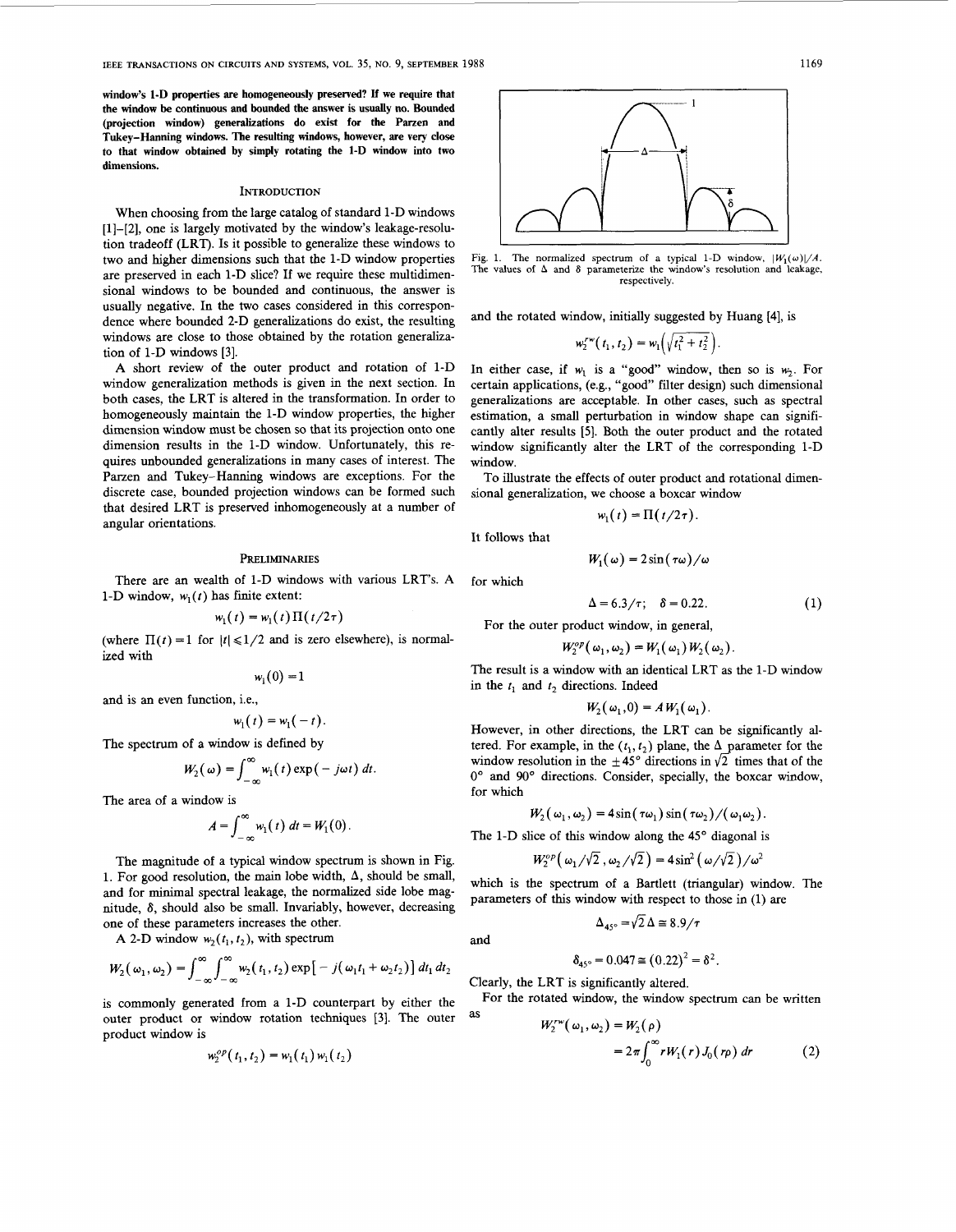

Fig. 2. Illustration of the mechanics of forming a 1-D projection,  $w_1(t_1)$ , from a 2-D circularly symmetric function  $\hat{w}_2(r)$ ,  $(r^2 = t_1^2 + t_2^2)$ . If  $w_1(t_1)$  is the projection of  $w_2(r)$ , then  $w_2(r)$  homogeneously 1-D **counterpart.** 

where

and

$$
r = \sqrt{t_1^2 + t_2^2}
$$

 $\rho = \sqrt{\omega_1^2 + \omega_2^2}$ 

Equation (2) is the familiar Hankel transform [6] which results from Fourier transforming a circularly symmetric *2-D* function. Although the rotation window does not have the directional inhomogeneity of the outer product window, the LRT of the original window is also significantly altered. Consider the rotated boxcar window with spectrum

Here

$$
\Delta_{rw} \approx 7.7/\tau = 1.2 \,\Delta
$$

 $W_2^{rw}(\rho) = 2\pi \tau J_1(\tau \rho)/\rho$ .

and

$$
\delta_{rw} = 0.13 \approx 0.59 \delta.
$$

## THE **PROJECTION OR ROTATED SPECTRUM WINDOW**

The 2-D window,  $w_2^p(r)$ , that preserves the LRT of its corresponding *1-D* window in all directions will be referred *to* **as** the projection or rotated spectrum window. The window can be

<span id="page-2-0"></span>1170 **IEEE TRANSACTIONS** ON **CIRCUITS AND SYSTEMS,** VOL. **35,** NO. 9, **SEPTEMBER** 1988

thought of in one of two equivalent ways:

*I) Projection* 

With reference to Fig. 2,  $w_i^p(r)$  is the window whose projection is the *1-D* design window,

$$
w_1(t_1) = \int_{-\infty}^{\infty} w_2^p(r) dt_2.
$$
 (3)

By straightforward manipulation,  $w_1$  is recognized as the Abel transform of  $w_1^p$ :

$$
w_1(t_1) = 2 \int_{t_1}^{\infty} r w_2^p(r) / \sqrt{r^2 - t_1^2} \, dr.
$$

Thus the *2-D* window can be obtained from an inverse Abel transform [6]:

$$
h_2(r) = \frac{1}{\pi} \int_r^{\infty} \sqrt{t_1^2 - r^2} \, \frac{d}{dt_1} \left( \frac{w_1'(t_1)}{t_1} \right) dt_1
$$

where the prime denotes differentiation. Since  $w_1(t_1)$  is zero for  $|t_1| > \tau$ , an equivalent expression is [6]:

$$
w_2(r) = \frac{1}{\pi} \int_r^{\infty} \sqrt{t_1^2 - r^2} \, \frac{d}{dt_1} \left( \frac{w_1'(t_1)}{t_1} \right) dt_1 - \frac{w_1'(\tau)}{\pi \tau} \sqrt{\tau^2 - r^2} \,,
$$
\nfor  $|r| \leq \tau$ .

\n(4)

2) *Rotated Spectrum* 

The spectrum of the projection window is the rotation of the spectrum of the *1-D* window. That is,

$$
W_2^p(\rho)=W_1(\rho).
$$

The window can thus be obtained by an inverse Hankel transform:

$$
w_2^p(r) = \int_0^\infty \rho W_1(\rho) J_0(r\rho) d\rho/2\pi.
$$

Through **this** definition of projection window, one can clearly see that the LRT of the original window is preserved in the *2-D*  generalization in all directions.

The equivalence of this and the projection window follows immediately from the continuous version of the projection-slice theorem *[3]* or, for even functions, from the equality of an Abel transform to Fourier Transform followed by an inverse Hankel transform [6].

# *Examples*

1) The *Parzen Window* is obtained by convolving two identical (Bartlett type) triangular windows and normalizing. The result **is**  *[71* 

$$
w_1(t_1) = \begin{cases} 1 - 6\left(\frac{t_1}{\tau}\right)^2 + 6\left|\frac{t_1}{\tau}\right|^3, & |t_1| \le \tau/2 \\ 2\left(1 - \left|\frac{t_1}{\tau}\right|\right)^3, & \tau/2 \le |t_1| \le \tau \\ 0, & |t_1| \ge \tau. \end{cases}
$$

Recognizing that  $w'_1(\tau) = 0$ , we obtain from (4) after some variable substitution:

$$
\hat{w}_2(r) = w_2^p(r\tau) = \begin{cases} \frac{9}{\pi} \left( \frac{b}{2} - r^2 \ln \left( \frac{\frac{1}{2} - b}{r} \right) \right) + \frac{6}{\pi} \left( \frac{9b}{4} - \frac{3a}{2} + c \ln \left( \frac{1+a}{\frac{1}{2} + b} \right) \right), & 0 \le r \le \frac{1}{2} \\ \frac{6}{\pi} \left( \frac{-3a}{2} + c \ln \left( \frac{1+a}{r} \right) \right), & \frac{1}{2} \le r \le 1 \end{cases}
$$

$$
\overline{a}
$$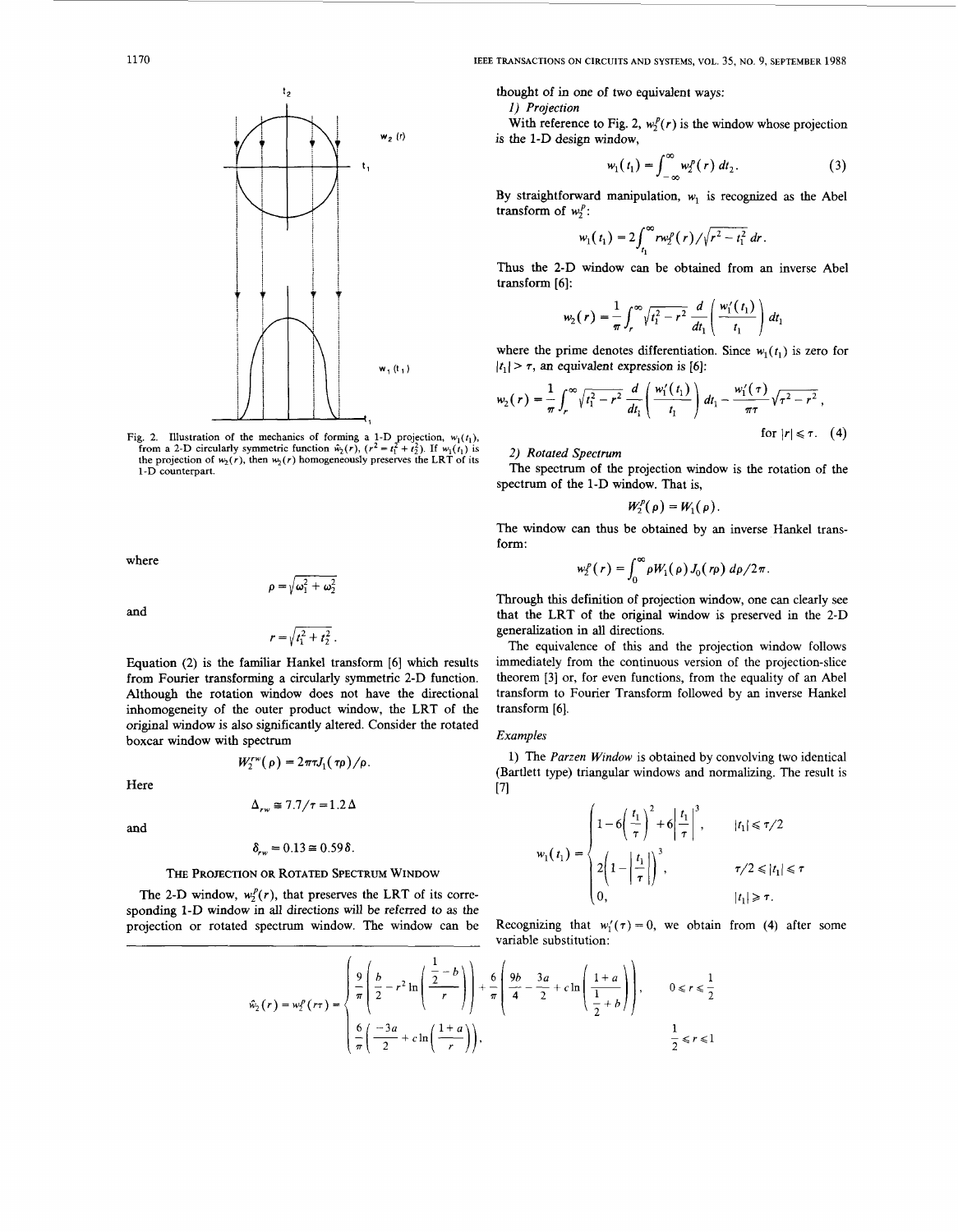<span id="page-3-0"></span>

**Fig. 3.** Plots of the Parzen window (dashed line), and its corresponding  $w_2^p(r)$  to be bounded are **projection window** (solid **line).** 



**Fig. 4. Plots of the Tukey-Hanning window (dashed line),** and **its corre- sponding projection window (solid line).** 

where

$$
a = (1 - r2)1/2
$$
  

$$
b = \left(\frac{1}{4} - r^{2}\right)^{1/2}
$$
  

$$
c = 1 + \frac{r^{2}}{2}.
$$

Plots of  $\hat{w}_2(r)/w_2(0)$  and  $w_1(t_1)$  (for  $\tau = 1$ ) are shown in Fig. 3 using dashed and solid lines, respectively. The difference between the two plots is nearly indistinguishable. Thus the projection and rotation windows for the Parzen window are nearly identical.

*2)* The *Tukey- Hunning Window* **is** defined **as** 

$$
w_1(t) = \frac{1}{2} \left( 1 + \cos\left(\frac{\pi t}{\tau}\right) \right) \Pi\left(\frac{t}{2\tau}\right).
$$

Recognizing that  $w_1'(\tau) = 0$ , we can evaluate the resulting integral in (4) to obtain  $w_2^p(r)$ . Normalizing gives

$$
\hat{w}_2(r) = w_2^p(r\tau)/\tau
$$
  
=  $\frac{1}{2} \int_r^1 (\xi^2 - r^2)^{1/2} \frac{\pi \xi \cos(\pi \xi) - \sin(\pi \xi)}{\xi^2} d\xi.$ 

The integral can be easily evaluated numerically. Plots of  $\hat{w}_2(r)/w_2(0)$  and  $w_1(t_1)$  are shown in Fig. 4. The projection and rotation windows are again very similar.

#### BOUNDEDNESS **OF** THE PROJECTION WINDOW

A problem with certain continuous projection windows is their unboundedness. For example, the projection window corresponding to the boxcar window is

$$
w_2(r) = \frac{1}{\pi(\tau^2 - r^2)^{1/2}} \Pi(r/2\tau).
$$

This result is unbounded around the ring  $r = \tau$ . Similarly, for the

Bartlett (triangular) window, we obtain  

$$
w_2(r) = \frac{1}{\pi \tau} \cosh^{-1}(\tau/r) \Pi(r/2\tau).
$$

**This** result is unbounded at the origin. Sufficient conditions for

$$
\frac{d}{dt}\left(\frac{w_1'(t)}{t}\right) < \infty \tag{5}
$$

and

$$
\left. \frac{dw_1(t)}{dt} \right|_{t=\tau} < \infty \tag{6}
$$

These conditions follow immediately upon inspection of **(4).**  Equation *(5),* for example, is.violated by the Bartlett window. Equation (6) excludes all *1-D* windows that are discontinuous at  $t = \tau$  (e.g., Hamming and Kaiser). The necessity of this can be seen in [Fig.](#page-2-0) 2. As in the vertical slice of  $w_2^p(r)$  approaches  $t = \tau$ from the left, the circular support requires diminishingly smaller intervals of integration. The value of  $w_1(\tau^-)$  is determined by integration over an epsilon interval. Thus, in order for  $w_1(\tau^-)$  to be nonzero,  $w_2^p(\tau^-)$  must be infinite.

For digital signal processing, the boundedness of the projection window need not be a problem. Here, the *2-D* window is set up in some given periodic grid (e.g., rectangular or hexagonal). The values in the window are chosen such that their projections [3] are the desired *1-D* windows. A number of projection directions can be used. The result is a set of algebraic equations that can be solved to determine the values of the *2-D* window. A second technique is to form a *2-D* inverse FFT on the sampled window's rotated spectrum. Some preliminary work in such digital extensions has been done by **Wu [8].** 

## EXTENSION **TO** HIGHER **DIMENSIONS**

For an *N*-D projection window, we wish to find  $w_N(r_N)$  such that

$$
w_1(r_1) = \int_{t_2} \int_{t_3} \cdots \int_{t_N} w_N(r_N) \, dt_N \cdots dt_3 \, dt_2 \tag{7}
$$

where  $w_1(r_1)$  is a specified 1-D window and

$$
r_N^2 = \sum_{k=1}^N t_k^2.
$$

The integration in equation  $(7)$  can be done in stages, the N-th of which is

$$
w_{N-1}(r_{N-1}) = \int_{t_N} w_N(r_N) dt
$$
  
= 
$$
\int_{t_N} w_N(\sqrt{r_{N-1}^2 + t_N^2}) dt_N.
$$

Comparing with (3), we conclude that  $w_{N-1}(r_{N-1})$  is the Abel transform of  $w_N(r_N)$ . Thus to generate  $w_N(r_N)$ , we simply need to perform  $N-1$  inverse Abel transforms on  $w_1(t_1)$ .